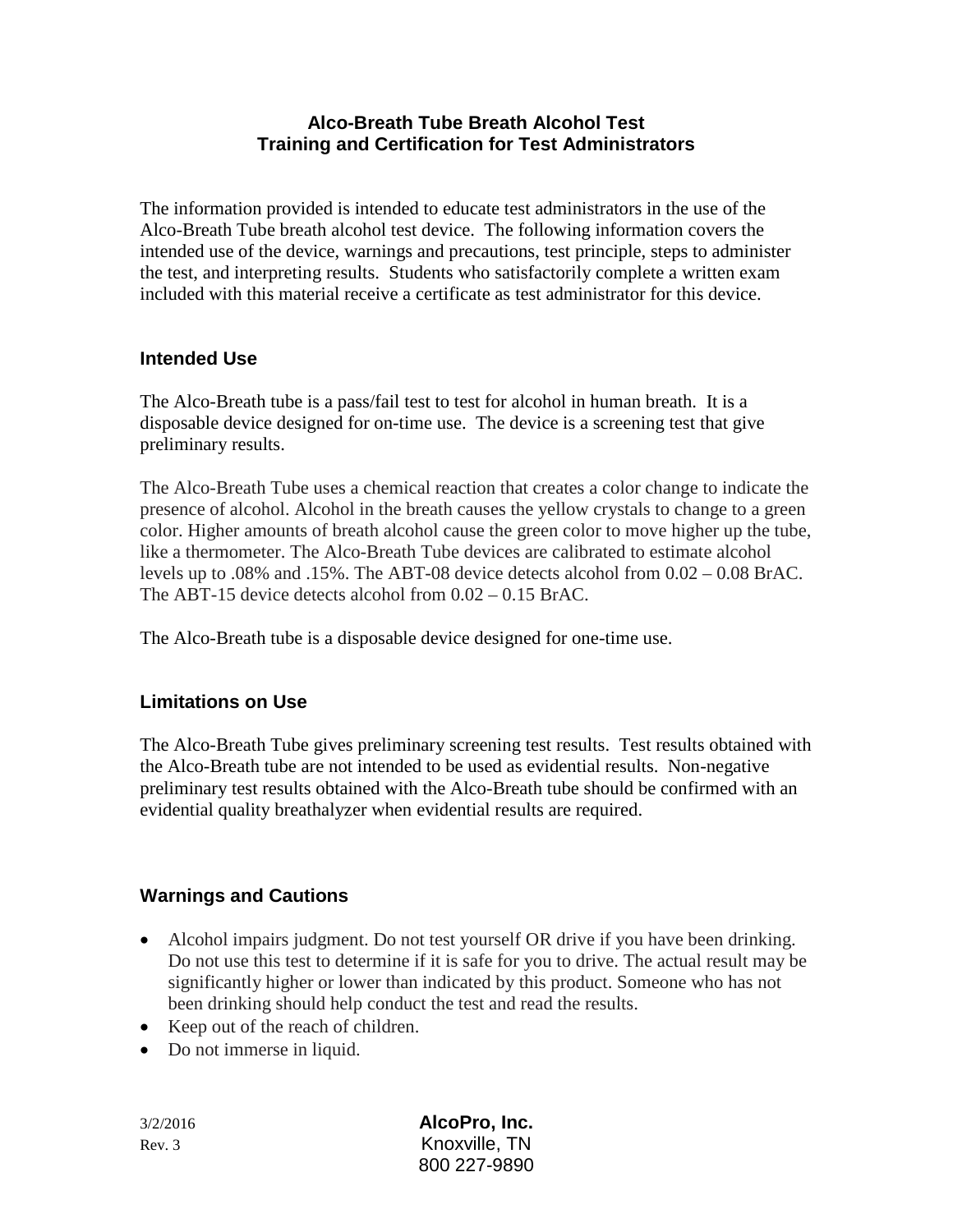- Do not inhale or eat the contents of the test. This product contains potassium dichromate, a hazardous chemical. If ingested, induce vomiting and contact your physician.
- The Alco-Breath Tube is not intended to legally determine the presence of alcohol or concentration of alcohol in a person. This product should be used only as a screening device and is only an indication of the possible presence of alcohol in the blood of the user. The exact level of alcohol in the blood cannot be accurately determined by using this product. The actual result may be significantly higher or lower than indicated by this product.
- A positive result should be taken as a warning that a subject may have detectable alcohol in their system. A positive result should be confirmed by an evidentiary alcohol test before any legal or workplace actions are taken.
- There may be times that a person tests negative and later show that he or she is under the influence of alcohol or their judgment had been impaired by alcohol.
- For best results read test in indirect sunlight, incandescent or florescent lighting. The color change may be difficult to see under some streetlights and in dim light and poorly light areas.
- Do not use if glass tube is broken or if crystals are green or are not yellow.
- Do not interpret the test if color blind or visually impaired.
- Do not use after expiration date marked on package.

## **Description of Alco-Breath Tube Device**

The Alco-Breath tube device consists of two parts: A glass tube containing reagenttreated silica gel, and a balloon assembly.

The ABT-08 device contains two bands of yellow reagent-treated silica gel, and the ABT-15 contains three bands of yellow reagent-treated silica gel.

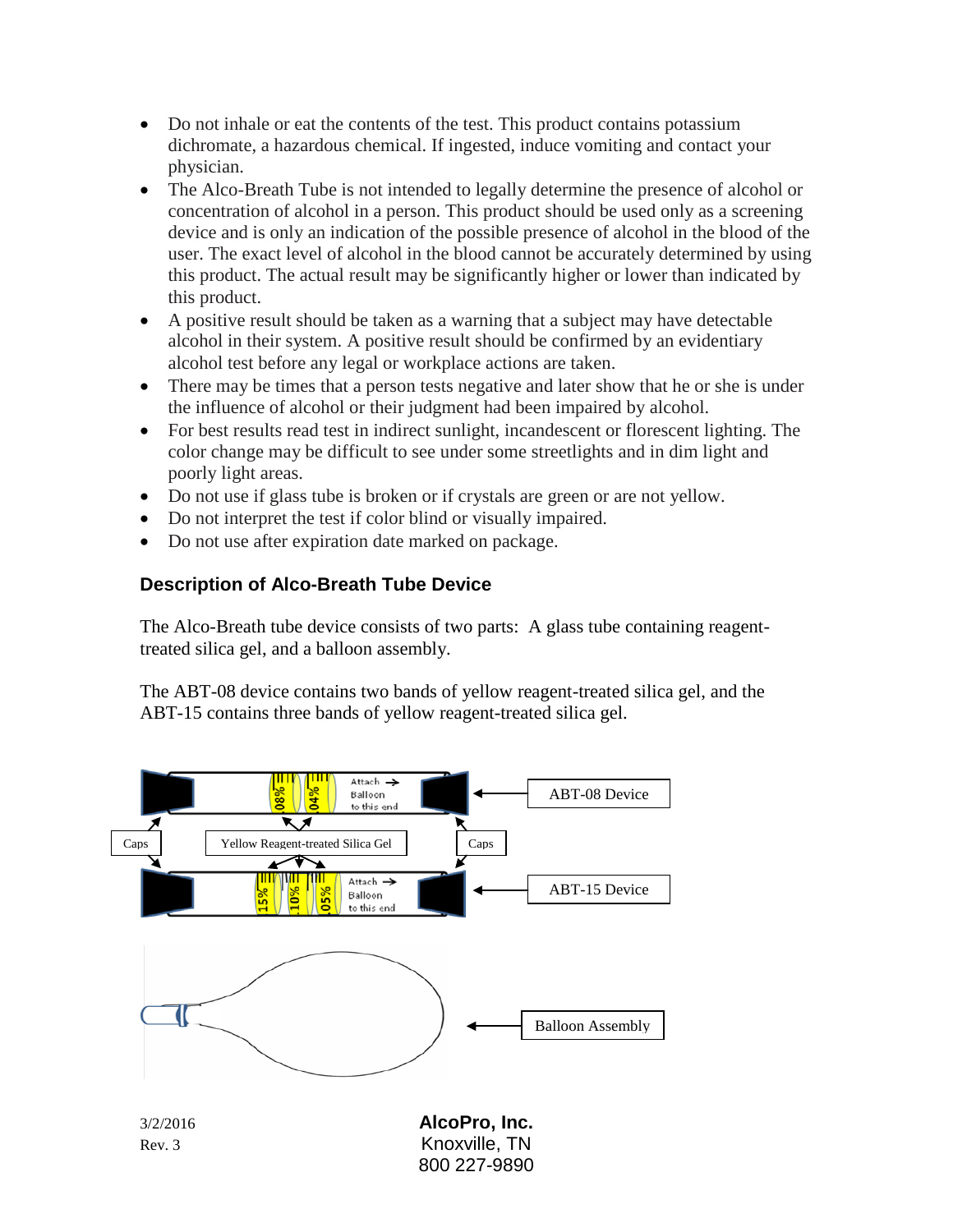### **Principle of Operation**

The Alco-Breath tube uses a length-of-stain method to detect alcohol and to give estimates of breath alcohol concentrations. Silica gel is treated with a reagent containing potassium dichromate that gives the silica gel a distinctive yellow color. Each tube also contains moisture-indicating silica gel with a deep blue color to enhance the stability of unused test devices.

When the reagent-treated silica gel is exposed to breath alcohol that is passed through the tube, the alcohol in the breath creates a chemical reaction that changes the yellow color to a green color. The green color moves progressively up the length of the tube proportional to the amount of alcohol in the breath. Higher concentrations of alcohol in the breath will cause more of the yellow reagent-treated silica gel to turn green.

Any change of the yellow reagent-treated silica gel from yellow to green indicates the presence of alcohol. The test administrator estimates breath alcohol concentration using a scale on the tube to read the upper level of the color change, much like reading a thermometer.

The green color change caused by exposure to breath alcohol will remain stable for several months. The green color may change to a darker green over this time. However, test results that approach the maximum reading on the scale (0.08% or 0.15%) at the time of the test may continue to react over several days to turn the entire band of yellow reagent material green.

Breath that contains no alcohol will not change the color of the yellow reagent-treated silica gel. If the reagent-treated silica gel remains yellow after breath has passed through the device, the test result is negative.

#### **Instructions for Using the Alco-Breath Tube**

Wait 15 minutes after the last alcoholic beverage to allow remnants of alcohol in the mouth to dissipate. Alternatively, drink 10 ounces of water before use.

1. Remove the caps from the glass tube and empty the blue crystals from both ends of the tube.

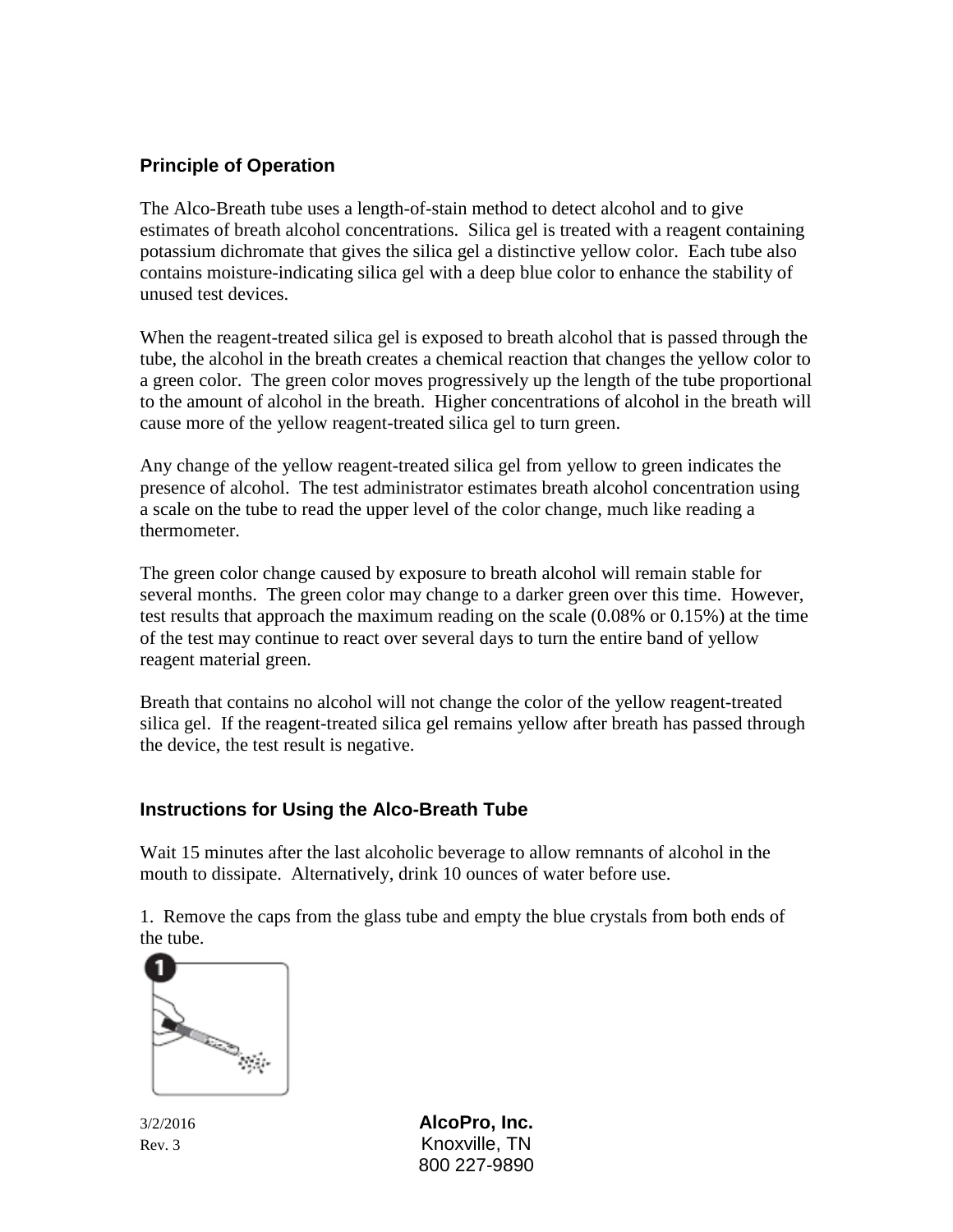2. Instruct the subject to fully inflate the balloon with deep continuous breaths. This will typically require two or three deep breaths. The diameter of a fully inflated balloon is approximately 6" to 8".



3. Pinch the neck of the inflated balloon so air does not escape. Insert the end of the tube labeled "Insert Balloon Here" into the balloon mouthpiece.



4. Allow the breath from the balloon to pass through the tube for one minute. The breath in the balloon will slowly seep through the tube. The tube will become warm to the touch; this is normal.



Remove the balloon from the tube after one minute. Replace the plugs into each end of the glass tube to maximize the preservation and stability of test results.

Wait two minutes before interpreting the results.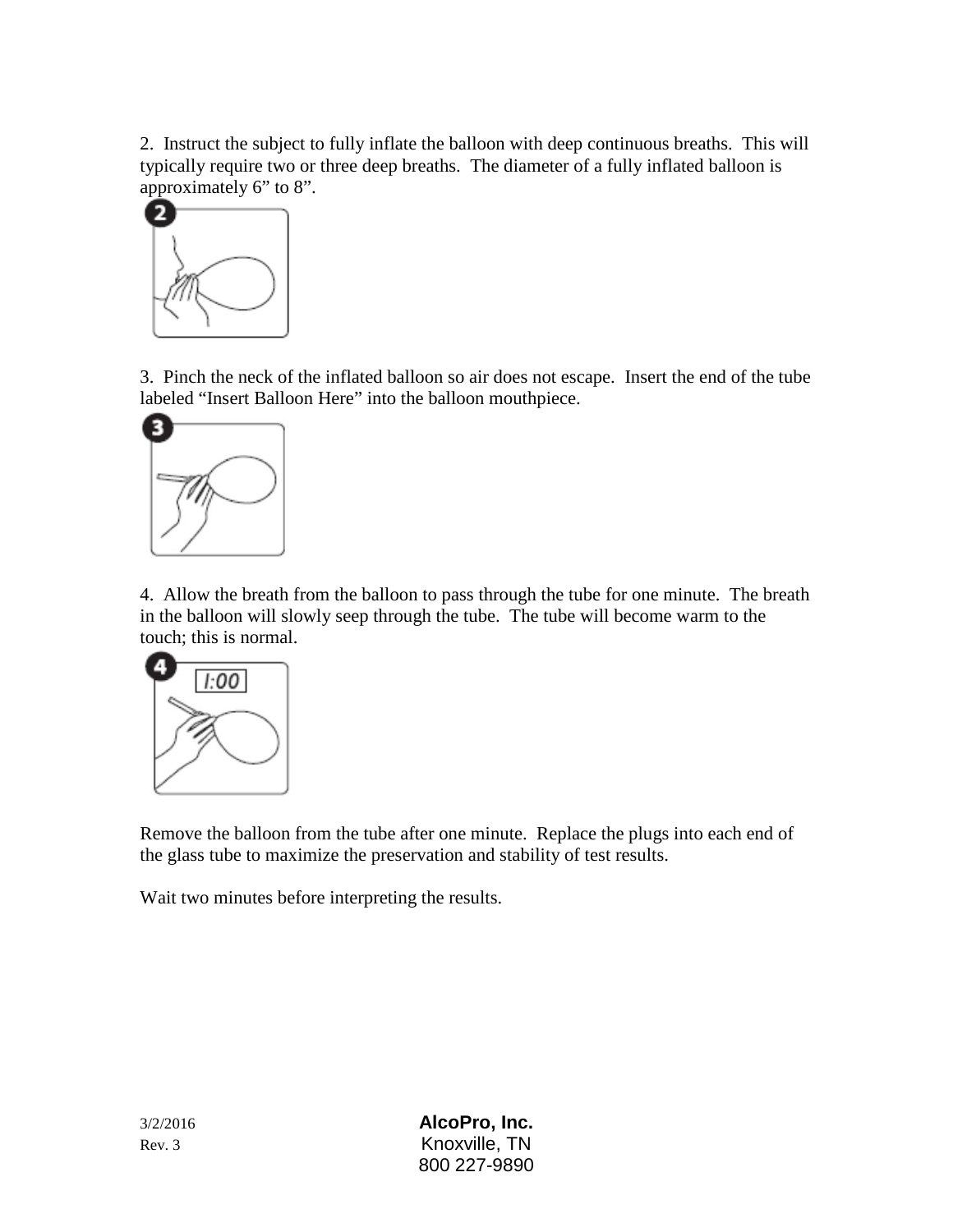## **Interpreting Results**

5. Read the test two minutes after removing the balloon from the tube.



Any color change from yellow to green indicates the presence of alcohol.

Estimate breath alcohol concentration by using the scale on the test, much like reading a thermometer. The number on the scale at the highest level of color change indicates estimated breath alcohol concentration.

## **Limitations of the Procedure**

- The Alco-Breath Tube is designed for use with breath only.
- Estimates of breath alcohol concentration are considered preliminary results, and do not meet standards to be used for evidential purposes.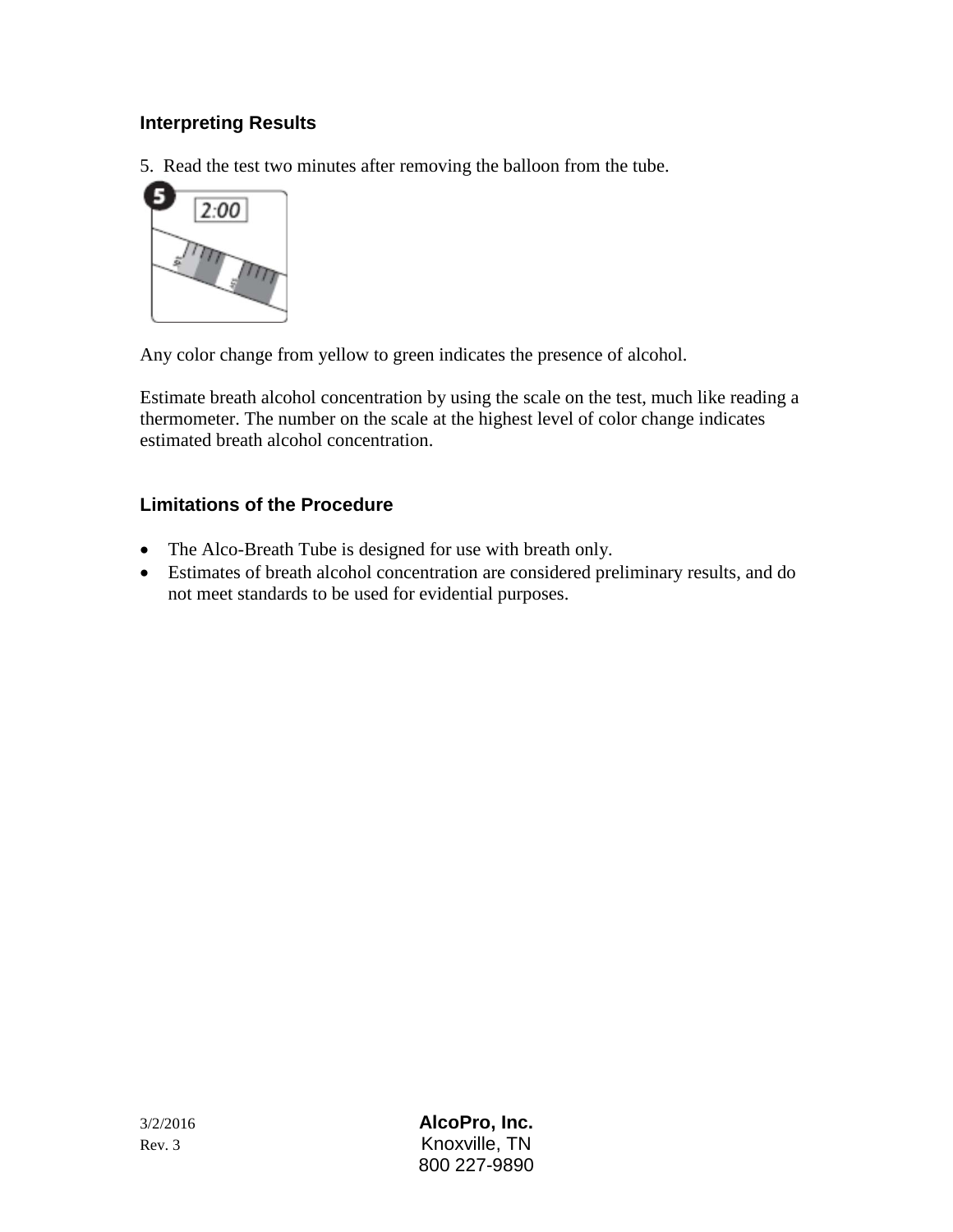## **Alco-Breath Tube Certification Test**

*Instructions: Write the answer to each question on the answer sheet. Complete your identifying information on the answer sheet and fax or mail to AlcoPro, Inc. Scores of 80% and above will receive a certificate as Test Administrator.*

- 1. The Alco-Breath tube is intended for use as
	- a. A screening device to give preliminary results.
	- b. A device to legally determine intoxication.
	- c. A device that can be used by color-blind persons.
	- d. An evidential device.
- 2. The Alco-Breath tube gives \_\_\_\_\_\_\_\_\_\_\_\_\_\_ results.
	- a. Confirmation
	- b. Preliminary
	- c. Qualitative
	- d. A and B
- 3. Each Alco-Breath tube device may be used \_\_\_\_\_\_\_\_\_\_\_\_\_ time(s).
	- a. 4
	- b. 3
	- c. 2
	- d. 1

4. The ABT-08 detects alcohol in the range of

- a. 0.20 to 0.80 BrAC
- b. 0.02 to 0.08 BrAC
- c. 0.02 to 0.15 BrAC
- d. 0.08 to 0.15 BrAC
- 5. The ABT-15 detects alcohol in the range of
	- a. 0.20 to 0.80 BrAC
	- b. 0.02 to 0.08 BrAC
	- c. 0.02 to 0.15 BrAC
	- d. 0.08 to 0.15 BrAC
- 6. A color change from yellow to \_\_\_\_\_\_\_\_\_\_ indicates the presence of breath alcohol.
	- a. blue
	- b. red
	- c. pink
	- d. green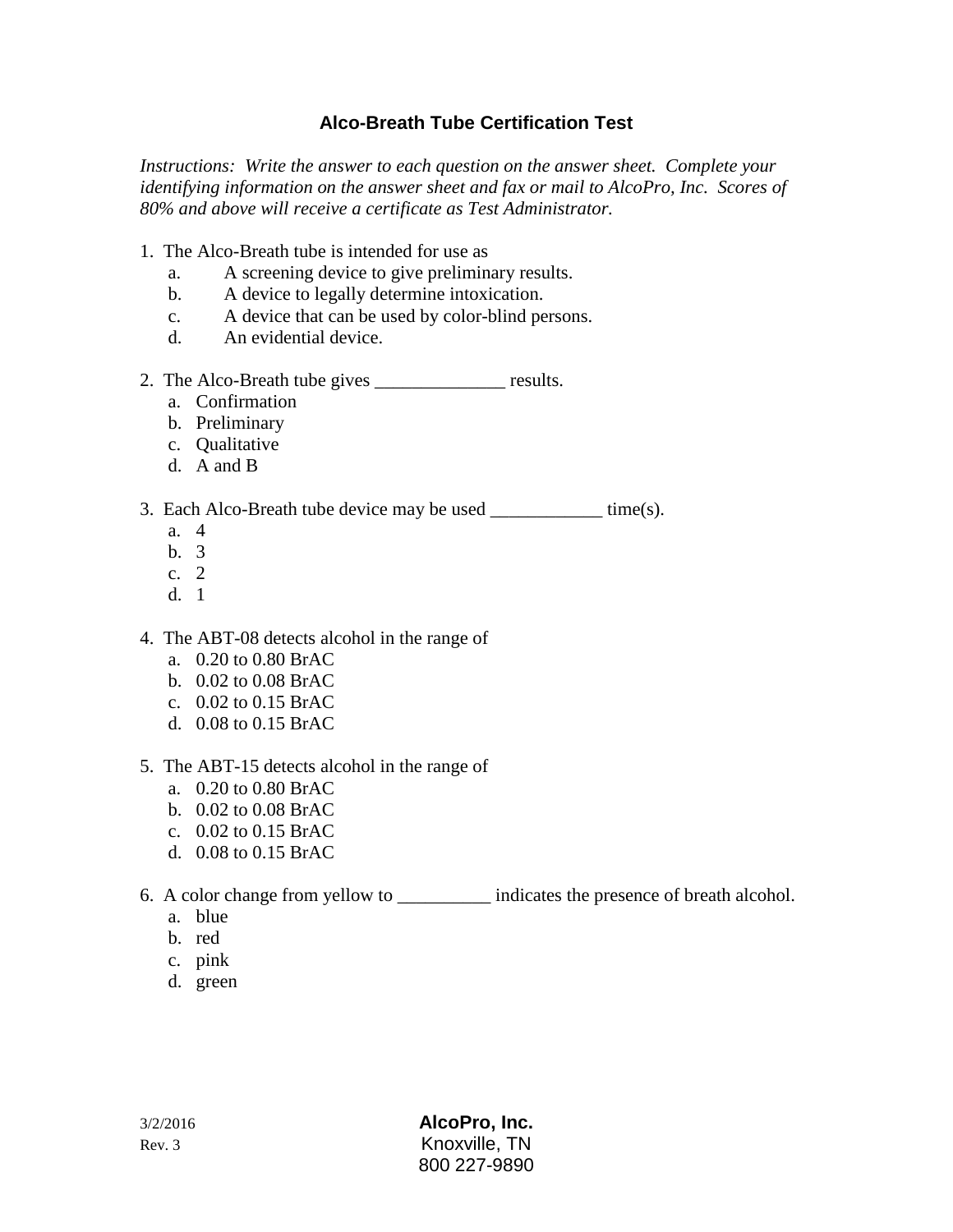- 7. The test administrator may estimate breath alcohol concentration by noting the \_\_\_\_\_\_\_\_ level of color change.
	- a. lowest
	- b. average
	- c. highest
	- d. median
- 8. The test administrator allows air from the balloon to pass through the test device for
	- a. one minute
	- b. two minutes
	- c. 90 seconds
	- d. until the balloon is fully deflated

9. The test administrator interprets test results \_\_\_\_\_\_\_\_\_\_ after removing the balloon from the test device.

- a. immediately
- b. 30 seconds
- c. one minute
- d. two minutes
- 10. To which end of the tube does the test administrator attach the balloon?
	- a. The end marked "Attach Balloon to this end"
	- b. Either end
	- c. The balloon is not attached; the user blows directly into the device.